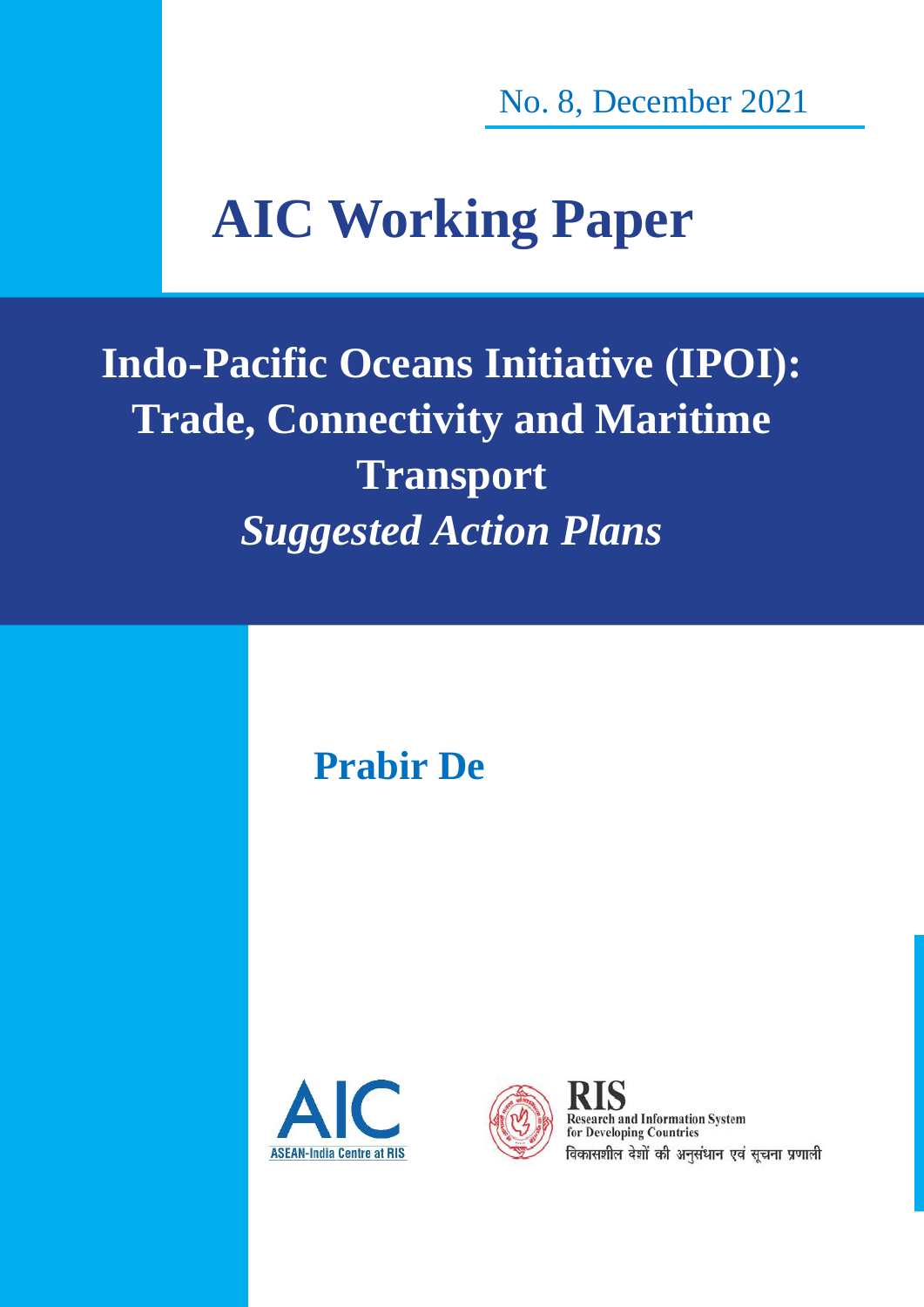# **Indo-Pacific Oceans Initiative (IPOI): Trade, Connectivity and Maritime Transport** *Suggested Action Plans* **# Prabir De\***

# **Abstract**

*Indo-Pacific is a multipolar region with geographical coverage in the Indian and the Pacific oceans. Indo-Pacific participating countries strongly believe in a region that is free, open and inclusive, and one that is founded upon a cooperative and collaborative rules-based order. India occupies a prominent position in the Indian Ocean in terms of geographical, cultural and civilisational linkages. To strengthen the Indo-Pacific partnership, India has introduced the Indo-Pacific Oceans Initiative (IPOI) in 2019. Indo-Pacific participating countries recognise that maritime connectivity is a prime catalyst for international trade competitiveness and economic growth. Tariff is no longer the prime barrier to international trade. Non-tariff issues such as missing links in inter-country transportation and variation in domestic regulations have a direct impact on trade in the Indo-Pacific. An inefficient port or shipping line can affect the price of traded products in the same way as high tariff does. Domestic regulations in the transportation sector also strongly affect the trade in goods and services. Indo-Pacific countries face many "common" challenges in the maritime transport sector. This article presents an overview of the seventh pillar of Indo-Pacific Oceans' Initiative (IPOI), discusses the immediate challenges and outlines an action plan to scale up the IPOI activities in the short to medium run.* 

**Keywords**: Indo-Pacific, India, Trade, Connectivity, IPOI, Maritime transport

#### **JEL codes**: F02, F5

 $\overline{\phantom{a}}$ 

<sup>#</sup> Author is grateful to Durairaj Kumarasamy and Sreya Pan for research inputs. An earlier version of the paper was presented at the national consultation on the Indo-Pacific Oceans Initiative (IPOI), organised by the Indian Council of World Affairs (ICWA), held on 3 September 2021 in virtual format. Views are author's own. Usual disclaimers apply.

<sup>\*</sup> Professor, ASEAN-India Centre (AIC), Research and Information System for Developing Countries (RIS), New Delhi, e-mail: [prabirde@ris.org.in](mailto:prabirde@ris.org.in)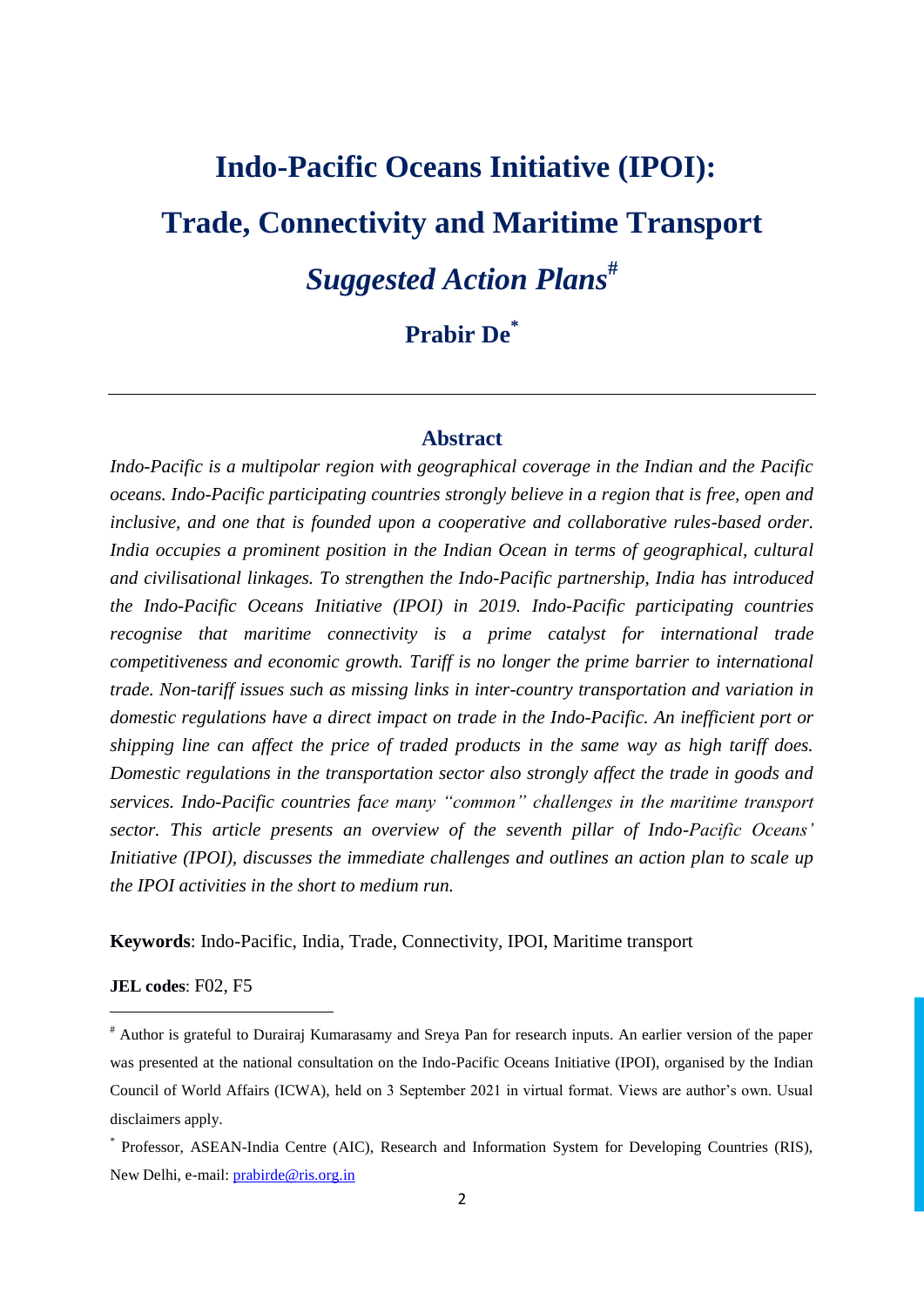# **1. Introduction**

The Indo-Pacific is a multipolar region with geographical coverage in the Indian and the Pacific oceans. India occupies a prominent position in the Indian Ocean in terms of geographical, cultural and civilisational linkages. Indo-Pacific participating countries strongly believe in a region that is free, open and inclusive, and one that is founded upon a cooperative and collaborative rules-based order. At the UNSC High-Level Open Debate on 9 August 2021, Indian Prime Minister Narendra Modi underlined the five principles as a global roadmap of maritime security cooperation.<sup>1</sup> Maritime trade and maritime security go hand in hand. Both are essential components of the Indo-Pacific initiative. At the same time, better efficiency in maritime transport may boost competitiveness and stimulate economic growth in emerging markets in Indo-Pacific.

To strengthen the Indo-Pacific partnership, India has introduced the country's Indo-Pacific vision by announcing the Indo-Pacific Oceans' Initiative (IPOI) in November 2019.<sup>2</sup> Several other nations and regional blocs such as the European Union (EU) and Association of South East Asian Nations (ASEAN) have gradually introduced their respective Indo-Pacific visions and/or work plans with latest being the African nation Kenya. ASEAN and India also issued a joint statement on AOPI in October 2021 (ASEAN, 2021). Facilitation of maritime trade and transportation is found to be one of the key pillars in all Indo-Pacific visions.

Indo-Pacific participating countries recognise that maritime connectivity is a prime catalyst for international trade competitiveness and economic growth. For example, the strength of maritime trade acts as a stimulus to the growth of the countries. Better efficiency in maritime transport may boost competitiveness and stimulate economic growth in Indo-Pacific.<sup>3</sup> To strengthen the maritime connectivity in the Indian Ocean, Prime Minister Narendra Modi has envisioned the concept of SAGAR – "Security and Growth for All in the Region".<sup>4</sup> SAGAR in a way signifies India's engagement in the Indian Ocean to ensure peace, stability and prosperity. Therefore, enhanced understanding of the strategic importance of maritime transport for trade and development is important. However, contrary to popular belief, maritime transport occupies a relatively small part of conventional regional integration analysis.

Tariff is no longer the prime barrier to international trade. Non-tariff issues such as missing links in inter-country transportation and variation in domestic regulations have a direct impact on trade in the Indo-Pacific. An inefficient port or shipping line can affect the price of traded products in the same way as high tariff does (De, 2009; Munim and Schramm, 2018).

On the other hand, domestic regulations in the transportation sector also strongly affect the trade in goods and services. For example, port regulations and stevedoring vary across countries in the Indo-Pacific. While the rise of maritime trade triggers the growth of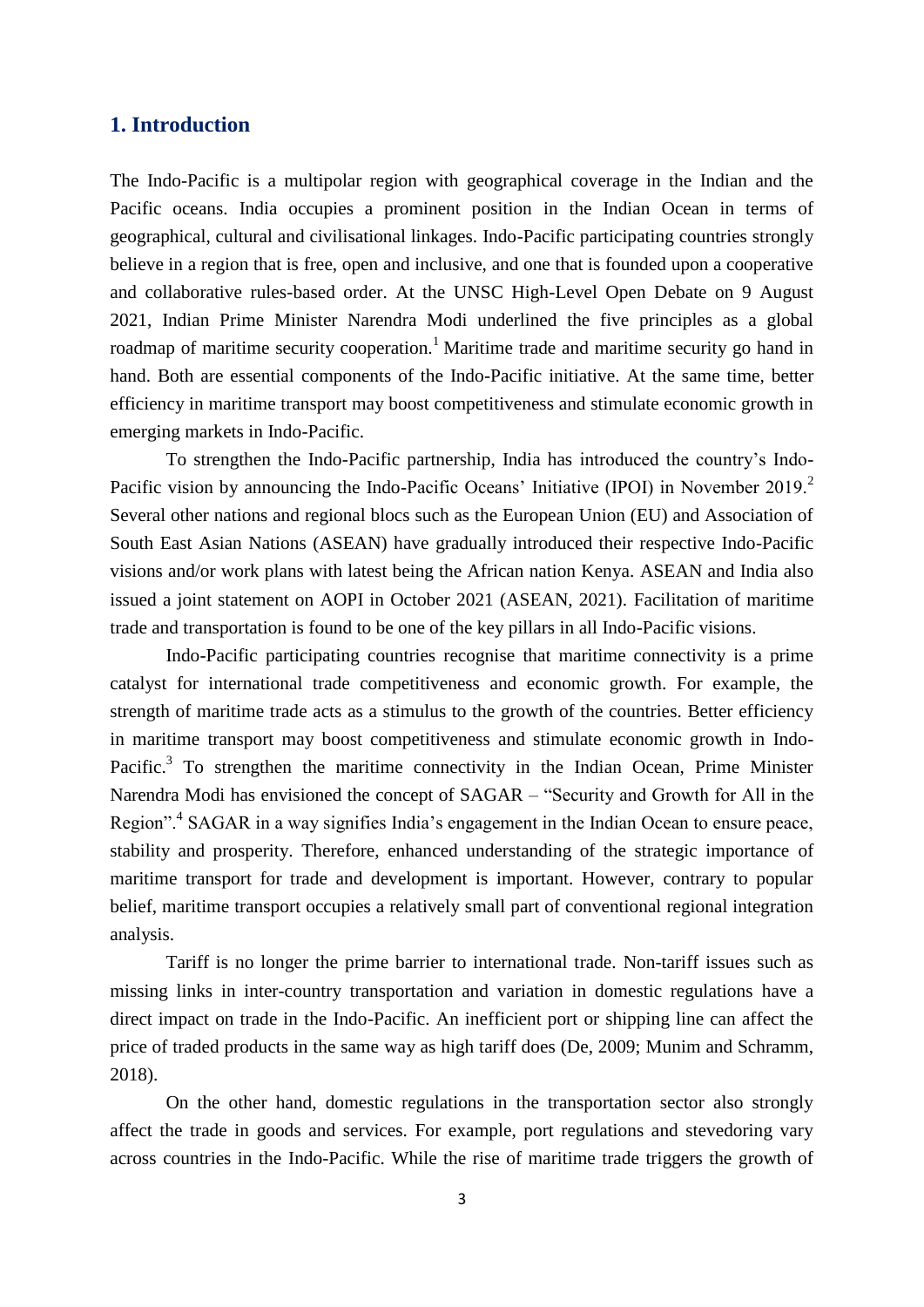the countries and vice-versa, variations in trade flows and resource endowments between countries increase maritime costs. Legal and regulatory issues also adversely impact on maritime connectivity in Indo-Pacific.<sup>5</sup> Indo-Pacific countries face many "common" challenges in the maritime transport sector. In the context of the above, this chapter attempts to identify a set of recommendations for enhanced maritime transport cooperation in the Indo-Pacific.

There is a growing consensus in understanding the geographical scope and economic and strategic approaches towards Indo-Pacific. The perspective of Indo-Pacific is to ensure safe and secure maritime space through an inclusive and multilateral approach among participating countries while ascertaining the ASEAN centrality and to support the rulesbased international order and regional stability. India's vision for the Indo-Pacific includes securing end-to-end supply chains in the region, no disproportionate dependence on a single country, and ensuring prosperity for all stakeholder nations. Being the centre of gravity of economic growth, Indo-Pacific could drive the world towards sustainable and resilient recovery from the current crisis.

This article presents an overview of the seventh pillar of Indo-Pacific Oceans' Initiative (IPOI), namely, Trade, Connectivity and Maritime Transport, discusses the immediate challenges and outlines an action plan to scale up the IPOI activities in the short to medium run.

# **2. Trade profile**

The Indo-Pacific contributes more than half of the world's GDP and population and has huge natural resources and potential for new economic opportunities. Nearly 65 per cent of world trade is from Indo-Pacific participating countries, thus indicating strong interdependence in trade and can potentially strength of economic integration in the region. For instance, Indo-Pacific countries' global exports and imports were about US\$ 11.76 trillion (47.43 per cent) and US\$ 11.98 trillion (49.27 per cent), respectively, in 2019 (see Appendix 1). Due to the number of bilateral and multilateral free trade agreements (FTAs) among Indo-Pacific countries (about 50 per cent of FTAs signed by Indo-Pacific countries among WTO members), tariffs have come down for most of the products traded, which then has facilitated the rise in trade. The intra-regional merchandise trade in Indo-Pacific stands at 70 per cent (about US\$ 7 trillion) in 2019. The most traded merchandise products within the Indo-Pacific region include machinery and transport equipment, automobiles, garments, digital and office equipment, mineral fuels, lubricants, chemical and related products. Services are an increasingly important part of the Indo-Pacific region, wherein trade in services plays an important role in integrating Indo-Pacific in the areas of Industry 4.0, tourism, education, transportation, financial services, among others.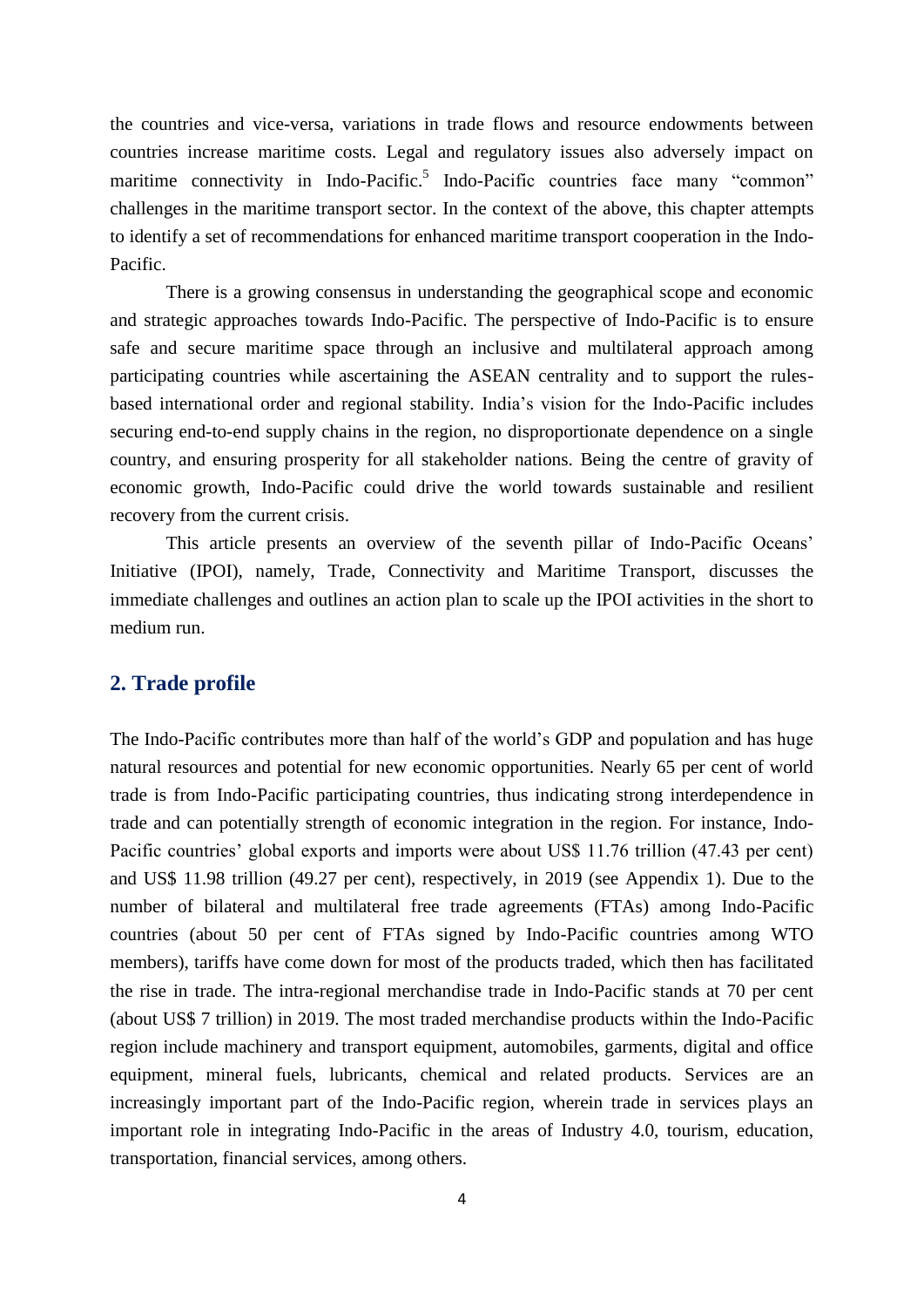| Year        | <b>Exports to</b><br><b>Indo-Pacific</b> | <b>Imports from</b><br><b>Indo-Pacific</b> | <b>Share of India's</b><br><b>Export to Indo-</b><br><b>Pacific in World</b> | <b>Share of India's</b><br><b>Import from Indo-</b><br><b>Pacific in World</b> |  |
|-------------|------------------------------------------|--------------------------------------------|------------------------------------------------------------------------------|--------------------------------------------------------------------------------|--|
|             | (US\$ Billion)                           |                                            | ( %)                                                                         |                                                                                |  |
| <b>2000</b> | 23.61                                    | 18.14                                      | 55.6                                                                         | 36.1                                                                           |  |
| 2010        | 134.55                                   | 191.12                                     | 60.4                                                                         | 54.5                                                                           |  |
| 2019        | 198.48                                   | 271.59                                     | 61.1                                                                         | 56.6                                                                           |  |

**Table 1: India's Exports to and Imports from Indo-Pacific**

Source: Calculated by author based on DOTS, IMF Database

The trade liberalisation that started in the early 1990s ushered in three decades of steady reduction in tariffs and regulations. In 2019, India's merchandise export and import with the Indo-Pacific region were about US\$ 198 billion and US\$ 272 billion, respectively (Table 1). In the same year, about 61 per cent of India's global export and 57 per cent of India global import were conducted with the Indo-Pacific region, thereby showing India's high dependence on the region for international trade purposes. Light manufacturing, textiles and clothing sector are the primary competitive sectors of India.

Services sector has emerged as one of the growth drivers of the Indian economy. Within Indo-Pacific, India is known for its IT prowess and a leading exporter in technology-enabled modern services. India is one of major commercial services providers in the world, having comparative advantages in export of computer and information services and other business services (that include a wide range of information-intensive services). India's export in services such as travel, communication services, and personal, cultural, and related services have been rising, showing further scope of trade exchange in the Indo-Pacific region. However, with newer developments such as scientific invention like Covid-19 vaccines, logistics services become pivotal in meeting the growing demand and supply response.

Today, global value chains in Indo-Pacific require greater resilience and efficiencies in the flow of goods between and within countries. Here comes the scope of collaboration with Japan in securing faster and best logistics services, which may trigger new types of growth strategies for the entire region. India has substantial intra-Sectoral level trade in P&Cs with Indo-Pacific in electrical equipment, industrial machines, automobiles, power generating machines and telecommunications. India also has high potential in some of the sectors which are interdependent with the services sector such as ICT, R&D, pharmaceuticals, etc. Besides, there are huge business opportunities for SMEs and Start-ups in the post-Covid-19, particularly, in digital connectivity, e-commerce, cross-border delivery services, logistics business, etc. Indo-Pacific countries have strong interdependence in trade and it is the key strength of economic growth in the region.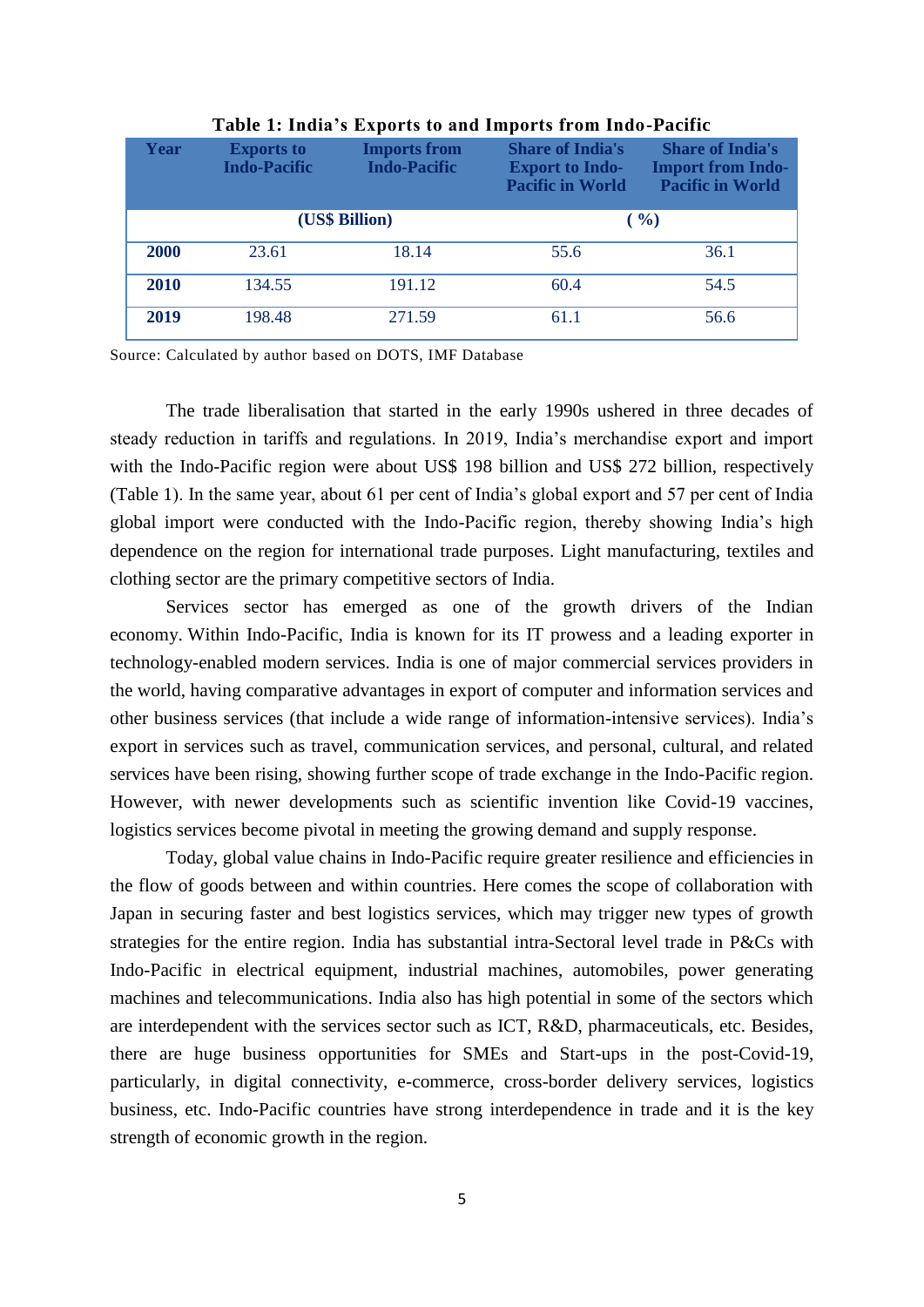It is imperative that the Indo-Pacific countries invest more in post-Covid-19 recovery phase, particularly in health and other physical infrastructures. To enhance the trade and value chains, the Indo-Pacific countries could aim for a regional investment framework. A regional investment framework would facilitate regional coordination as also exploit economies of scale. It will motivate countries for harmonising the investment regime and streamlining and simplifying the procedures for investment applications and approvals (Kumarasamy and De, 2019).

#### **2.1 Trade barriers and trade facilitation**

Non-tariff measures (NTMs) are one of the key trade barriers in Indo-Pacific - both technical and non-technical measures (such as SPS, TBT, anti-dumping duties, quotas, restriction of movement of professionals and others). This is highly apparent during the current Covid-19 period, when many countries have notified several NTMs related to the Covid-19 protocols to maintain health, hygienic and quality standards. Figure 1 suggests high incidence of NTMs in Indo-Pacific.



Note: Incidence of NTM is computed based on the Frequency Index (FI), which describes percentage share of number of products exported that are affected by NTMs imposed by importing countries. In other words, FI accounts only for the presence or absence of an NTM and summarises the percentage of products to which one or more NTMs are applied.

Source: Author's own calculation

There is an urgent need for harmonisation or consolidation of trade agreements and facilitation of rules-based favourable and sustainable business and trade environments in order to ease out regulatory bottlenecks and promote regional and global value chain linkages in the Indo-Pacific. Therefore, given the trade interdependencies of the Indo-Pacific countries,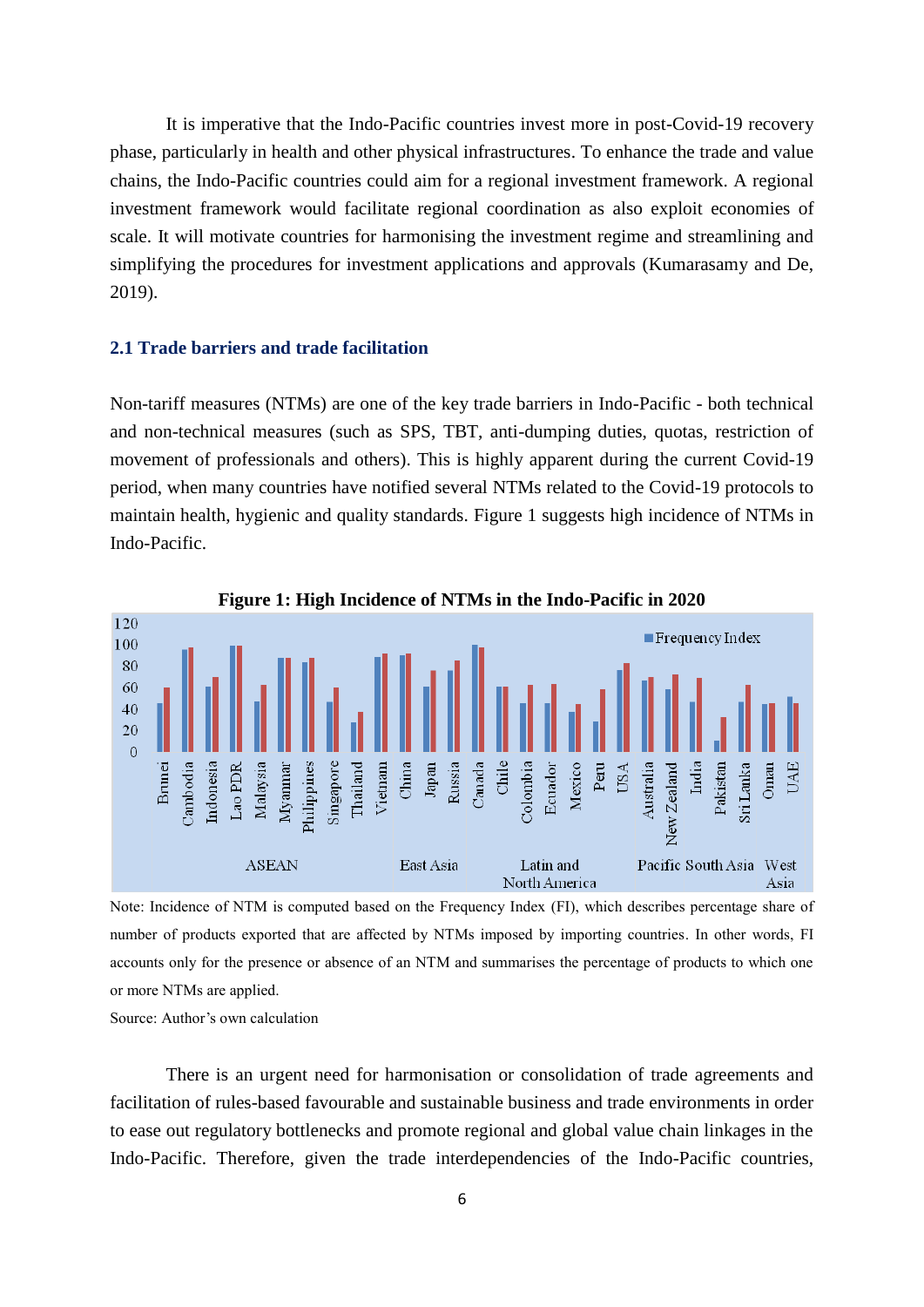strengthening the 7th pillar of the IPOI can entail the needed stimulus to support sustainable growth and prosperity. Here, collaboration for mutual recognition of standards; developing testing facilities for health and food safety; raising people's awareness; and further promoting mutual communication and connectivity with global institutions will bring needed resilience on standards and quality control as well as ease the burden of NTMs.

Major trade facilitation issues today are simplifications of trade procedures, interoperability and synchronisation of digital interfaces, etc. To facilitate digital trade, India has initiated several digital trade facilitation initiatives which have effectively improved the trade facilitation process. At the same time, countries have adopted the paperless / contact-less trade in coping with the ongoing pandemic. Many of the Indo-Pacific countries have introduced Single Window (customs) systems.

To facilitate trade in Indo-Pacific, reinforcing the Trade Facilitation Agreement (TFA) of the WTO is the best hope. The TFA aims to improve transparency, increase possibilities to participate in global value chains, and reduce the scope of corruption. It also sets out measures for effective cooperation between customs and other appropriate authorities on trade facilitation and customs compliance issues. As on date, nearly 36 Indo-Pacific countries have ratified the WTO TFA. Globally, the signing of the Customs Convention on the International Transport of Goods under Cover of TIR Carnets (TIR Convention, 1975) is a positive step towards the elimination of some NTBs and simplifying procedures. India is one of the Indo-Pacific countries, which has ratified TIR.

The Covid-19 outbreak has forced the producers of goods and services to move towards digitalisation of business operations. In particular, digitalising the supply chain would help achieve business resilience against supply chain disruptions amidst Covid-19 outbreak (De, 2021). Besides, the IT-enabled services will make the trade procedures simple, and help firms to avoid delay in export time and reduce trade costs associated with cumbersome administrative procedures. Digital technology in the trade facilitation measures would strengthen the supply chains.

To mitigate the supply shocks and rebound strongly in post-Covid 19, Japan has initiated the Supply Chain Resilience Initiative (SCRI), a trilateral approach to trade, partnering with India and Australia. The SCRI is set to reshape the geographical contour of the cross-border production networks in the region and would help in diversifying the supply risks across nations instead of being dependent on one or few countries (De, 2021). This would create a new wave of industrialisation, where MNCs look for sustainable value chains across the region. Indo-Pacific region can leverage the emerging scenario and support each other to build new and resilient supply chains.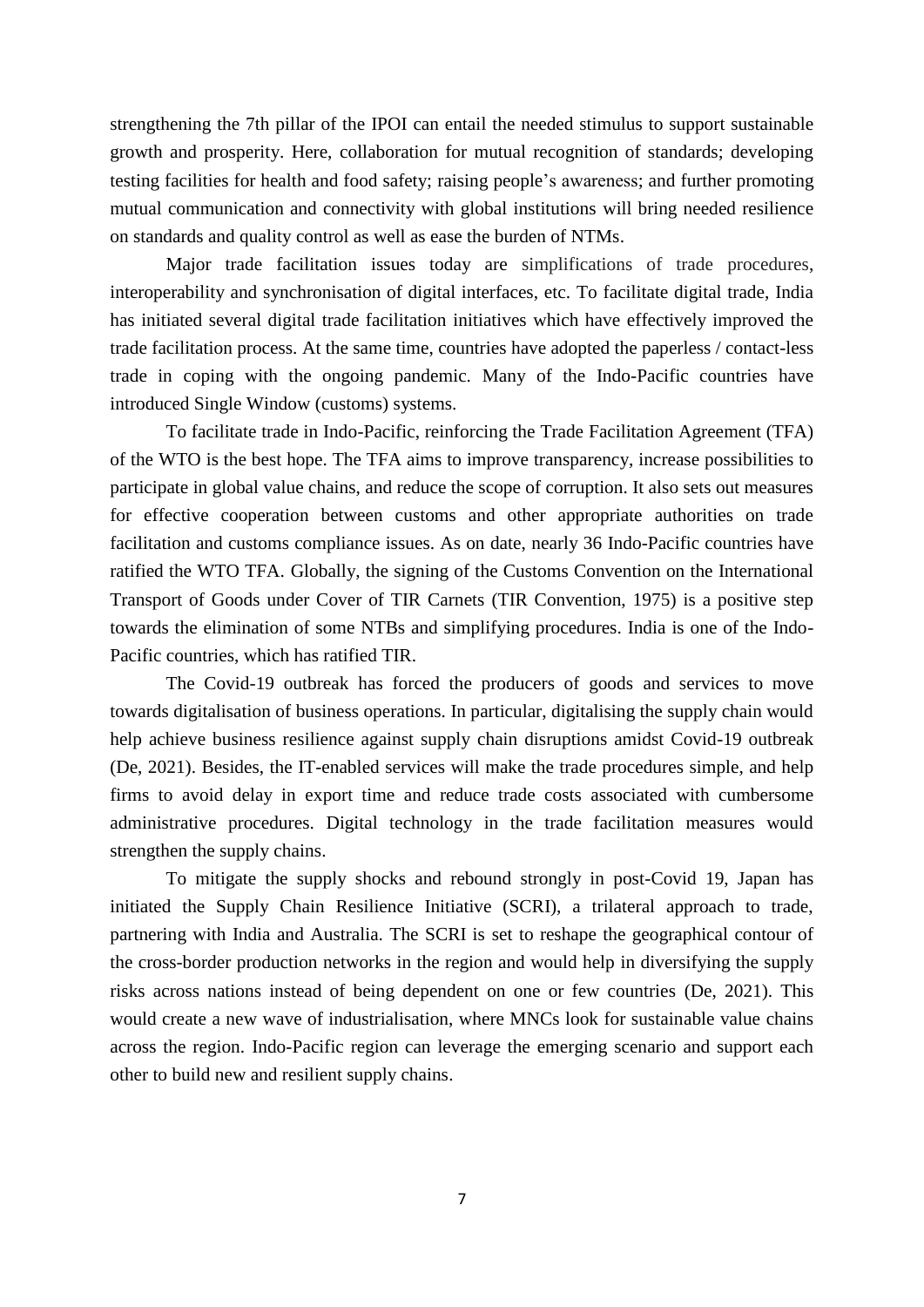# **3. Maritime connectivity**

Share of sea-borne trade in country's total trade is high and growing. Sea-borne exports and imports contribute about 62 per cent and 67 per cent of India's total exports and India's total import, respectively (Figure 2). Access to port and quality of port infrastructure are some important factors contributing to developing country's rise in international trade and to improve a region's connectivity.<sup>6</sup> Studies show the scope for potential strength of economic integration across the Indo-Pacific region, and indicate that the Indo-Pacific could become a powerful bloc if the South and Southeast Asia could be linked through stronger connectivity, particularly developing maritime linkages and improved trade facilitation and other networks that would reduce trade costs, which are a necessary step in order to realise the trade potential of the Indo-Pacific.<sup>7</sup>



**Figure 2: Share of Sea-Borne Trade in Total Foreign Trade in India (%)**

Source: Author's own calculation based on *Basic Ports Statistics*, various issues

While world's best performing ports are in Asia, Asia also leads in construction of new ports and terminals. Identifying these challenges in advance and corresponding mitigating strategies would be the correct step forward in adding further momentum to the Indo-Pacific integration. A way of classifying the challenges of maritime transportation from the supply side is to divide them into five groups: (a) ports, shipping and logistics; (b) regulatory barriers, (c) supply chain; (d) human resource; and (e) investment. Given these challenges, a set of maritime transportation proposals below may strengthen the Indo-Pacific partnership.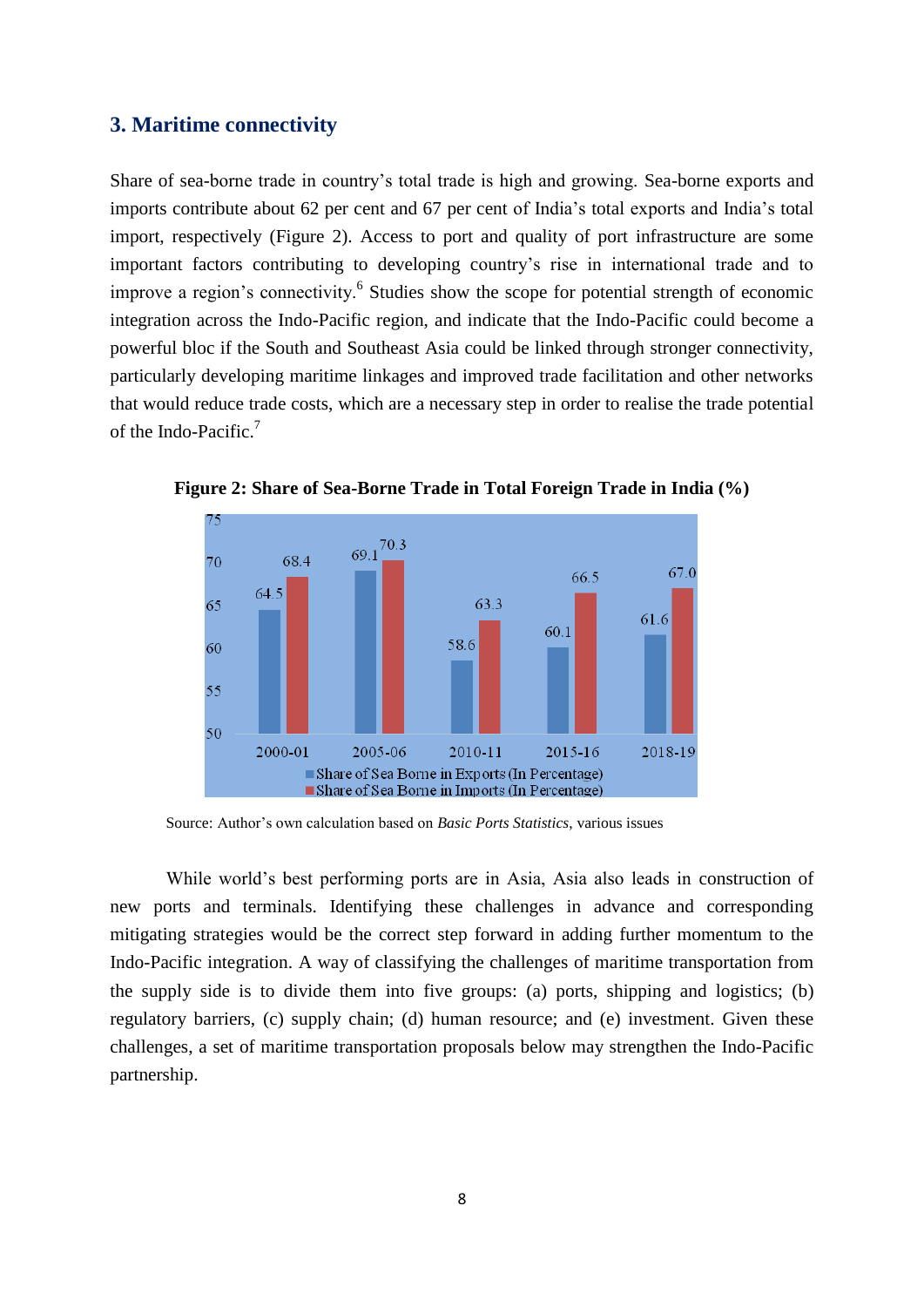#### **3.1 Value of direct maritime connectivity**

Volume of maritime trade is a crucial building block for greater economic integration in the Indo-Pacific. About 80 percent of global trade by volume and more than 70 per cent by value are managed by sea-bound trade across the world, thereby demonstrating the importance of the maritime sector to international trade. Asia has become the driver of world maritime trade till the recent COVID-19 outbreak. Sea-bound trade in Asian countries will hold a share of about 50 per cent (i.e. 11.33 billion tonnes) in 2019, followed by Europe, North America and Latin American countries.<sup>8</sup> Therefore, the importance of direct maritime linkages is crucial for Indo-Pacific maritime connectivity. For example, China having the highest number of trading partners with zero transhipment (including its top 15 trading partners), compared to Singapore and Hong Kong, is ranked as the number one maritime connected country in the world.<sup>9</sup> Direct maritime connectivity reduces the costs of transportation and time. Some high impact cooperation areas could be explored are short-sea shipping, cruise shipping, inland waterways, to mention a few.

| <b>Country</b>                 | <b>Country</b><br><b>LSCI</b> | <b>Number</b><br><b>of</b><br>services | <b>Number</b><br>of<br><b>Country</b><br>calls | <b>Number</b><br><b>of</b><br>operators | <b>Ship</b><br>capacity<br>(TEU) | <b>Deployed</b><br>annual<br>capacity<br>(TEU) | <b>Number</b><br>of direct<br>calls |
|--------------------------------|-------------------------------|----------------------------------------|------------------------------------------------|-----------------------------------------|----------------------------------|------------------------------------------------|-------------------------------------|
| <b>Australia</b>               | 37.23                         | 49                                     | 46                                             | 28                                      | 10,622                           | 70,12,238                                      | 37                                  |
| <b>France</b>                  | 77.43                         | 78                                     | 73                                             | 33                                      | 23,964                           | 2,02,57,192                                    | 80                                  |
| India                          | 57.21                         | 96                                     | 89                                             | 44                                      | 14,000                           | 1,76,39,963                                    | 55                                  |
| <b>Indonesia</b>               | 34.93                         | 111                                    | 106                                            | 36                                      | 6,910                            | 96,30,971                                      | 17                                  |
| Japan                          | 87.49                         | 203                                    | 206                                            | 59                                      | 23,656                           | 2,04,77,147                                    | 47                                  |
| <b>United</b><br><b>States</b> | 103.83                        | 198                                    | 179                                            | 61                                      | 23,656                           | 4, 20, 64, 326                                 | 104                                 |

**Table 2: Indo-Pacific Shipping Indicators**

Data refers to the year 2020

Source: Author's own based on MDS Transmodal, the UK

#### **3.2 Reducing disparity in maritime infrastructure**

Containerised trade infrastructure including ports and shipping networks is important for participation in regional and global value chains. Indo-Pacific participating countries had a share of 70.5 per cent (572.3 million TEUs in 2019) in global container throughput.<sup>10</sup> East Asia and Southeast Asian countries had covered about 50 percent of container traffic in  $2019$ <sup>11</sup> China alone contributes over one fourth of the world's total container traffic. Next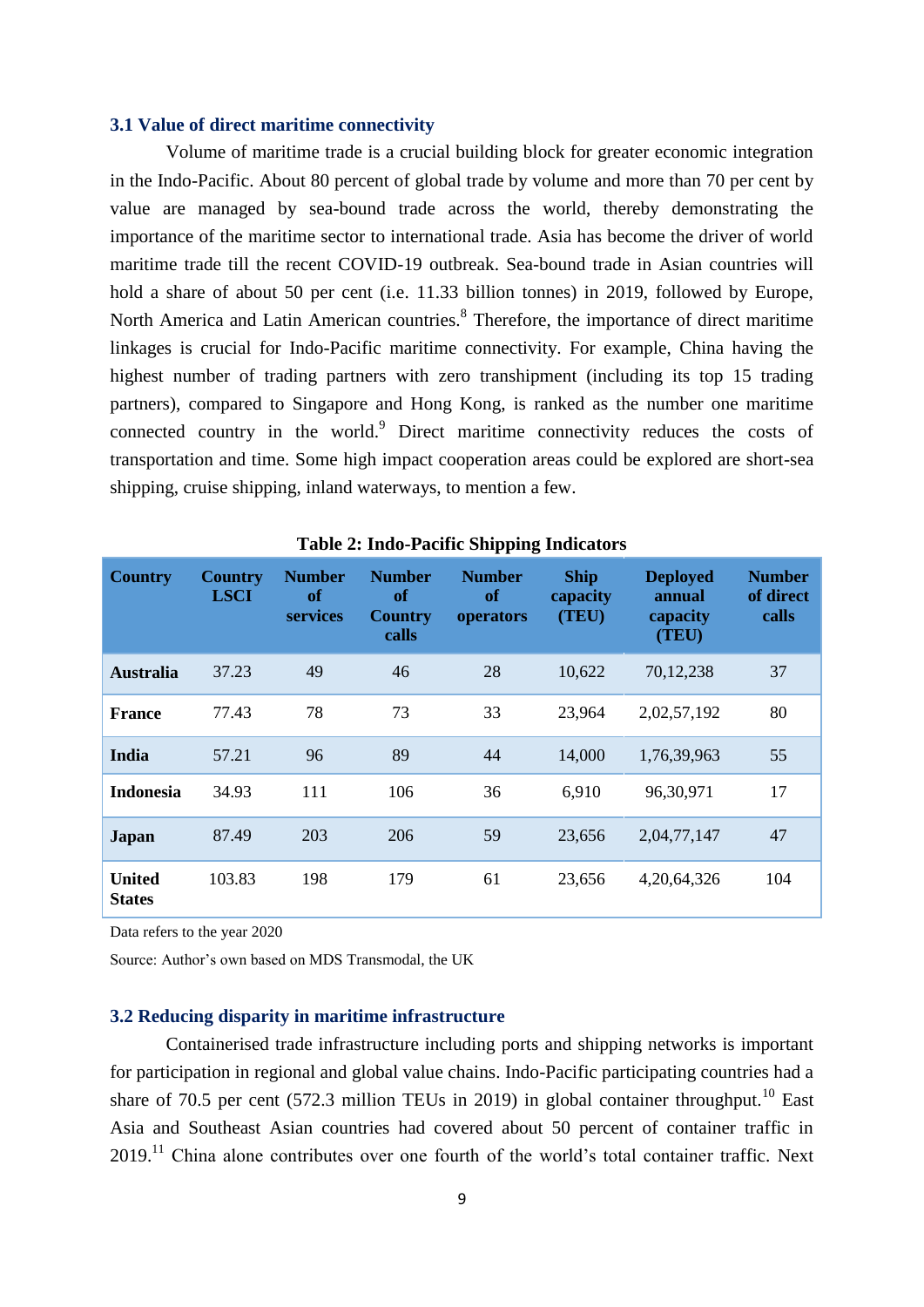comes the USA and Singapore. More developed regional economies – such as Singapore, the UAE, Malaysia, Australia and South Africa – have better ports than less developed economies, particularly in Africa. Notwithstanding China's phenomenal rise in containerised trade, the gap between China and the rest of the other Indo-Pacific participating countries is quite high and also growing.

Table 2 clearly highlights the shipping strengths of select Indo-Pacific countries as of 2020. India's strength in shipping is commensurate with its long coastline, making it truly a maritime nation. However, both India and Indonesia require scaling up ship capacity and the number of shipping operators. Indonesia, in particular, requires adding more direct calls which would lead to improving the country's liner shipping connectivity index (LSCI) and corresponding global rank. Therefore, narrowing the maritime infrastructure gap in the Indo-Pacific has high merit and will have lasting and more critical effect on the regional economies.

#### **3.3 Deepening liner shipping network**

Since trade is largely carried through the ocean, stronger maritime transport cooperation will lead to strengthening the liner shipping networks, both within and between countries in the Indo-Pacific. Liner shipping connectivity improvement, particularly in developing countries and LDCs should be the priority of Indo-Pacific maritime cooperation. In the Indo-Pacific, there is high scope to improve liner shipping connectivity. Being a maritime zone, an Indo-Pacific-wide regional initiative to develop and improve liner shipping connectivity, involving operators, regulators, and shippers would be extremely beneficial in terms of promoting more liner services, lowering transportation costs, and enhancing connectivity.

At the same time, container ship size has been increasing globally. About 52 per cent of the merchant fleets are under the control of Indo-Pacific countries as of  $2020$ .<sup>12</sup> However, most of the merchant fleets are registered in the small island countries such as Panama, Liberia, Marshall Islands, Hong Kong and Singapore due to the advantage of lower taxes and hassle free registration in these countries. Getting back the business in Indo-Pacific may require setting up a favourable environment for registration of merchant fleets.

#### **3.4 Development of port facilities**

Seven out of the largest 10 container ports in the world are in China. Some of the major ASEAN ports such as Singapore Port, Port Klang and Tanjung Pelepas in Malaysia, Laem Chabang, Thailand, Ho Chi Minh City Port, Vietnam are within 35 rank globally. The principal port in South Asia is Colombo (ranked  $24<sup>th</sup>$  in the world). The largest container ports in India are on the west coast (Jawaharlal Nehru Port and Mundra port). Among the deep-sea ports in Asia, only a few are located in the Indian Ocean Region (IOR) and the majority are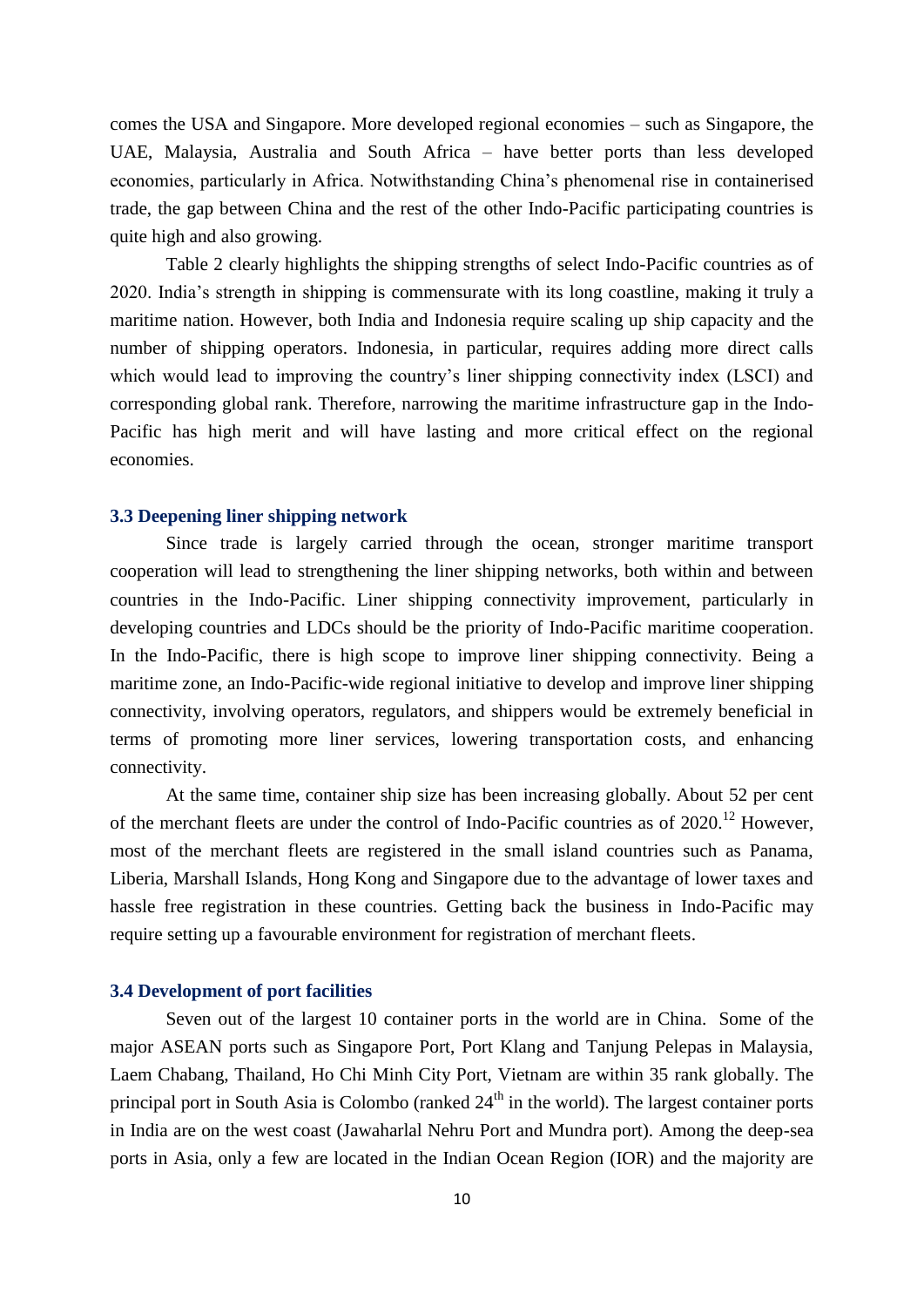located in China and South Korea. This also calls for new investments in the port sector in the Indo-Pacific in order to accommodate bigger vessels and also in strengthening backend connectivity with the hinterland.<sup>13</sup> Several Indo-Pacific participating countries are currently building new port facilities, and some are either under construction or in the planning stage. India has taken an ambitious port development project called Sagarmala. Sagarmala project offers important lessons on developing new ports which are environment friendly (Green Port), financing models and multi-modal transportation.

# **3.5 Implementing digital maritime programme**

Indo-Pacific countries exchange large amounts of data, particularly between North America and Asia. The massive data exchanges are carried through submarine cables across the globe. As of early 2019, there are approximately 378 submarine cables in service around the world.<sup>14</sup> Indo-Pacific region should provide special attention to manage the choke points such as the Strait of Malacca between Malaysia, Singapore and Indonesia; the Strait of Luzon between Chinese Taipei and the Philippines; and the South China Sea. Greater cooperation among cable operators, content developers, industry associations, private sector, etc. may help designing a regional programme to protect the digital infrastructure, sharing information among service providers and governments, conduct training and capacity building, etc.

| <b>Rank</b>    | <b>Operator</b>                               | <b>Number of</b><br><b>Ships</b> | <b>TEU</b><br>(000's) | <b>Share</b><br>(%) |
|----------------|-----------------------------------------------|----------------------------------|-----------------------|---------------------|
| $\mathbf{1}$   | Maersk                                        | 708                              | 4121.78               | 16.9                |
| 2              | Mediterranean shipping corporation (MSC)      | 589                              | 3920.78               | 16.1                |
| 3              | <b>CMAA CGM Group</b>                         | 557                              | 3049.74               | 12.5                |
| $\overline{4}$ | COSCO Group                                   | 498                              | 3007.41               | 12.3                |
| 5              | Hapag-Lloyd                                   | 256                              | 1789.39               | 7.3                 |
| 6              | <b>Ocean Network Express</b>                  | 221                              | 1600.53               | 6.6                 |
| 7              | Evergreen Line                                | 202                              | 1345.53               | 5.5                 |
| 8              | <b>HMM Company Ltd</b>                        | 75                               | 752.6                 | 3.1                 |
| 9              | <b>Yang Ming Marine Transport Corporation</b> | 89                               | 628.46                | 2.6                 |
| 10             | Zim                                           | 95                               | 409.81                | 1.7                 |
|                | <b>Total</b>                                  |                                  | 24,571.68             | <b>100</b>          |

**Table 3: Largest Container Ship Operators, 2021**

Note: based on capacity on offer

Source: Alphaliner. <https://alphaliner.axsmarine.com/PublicTop100/>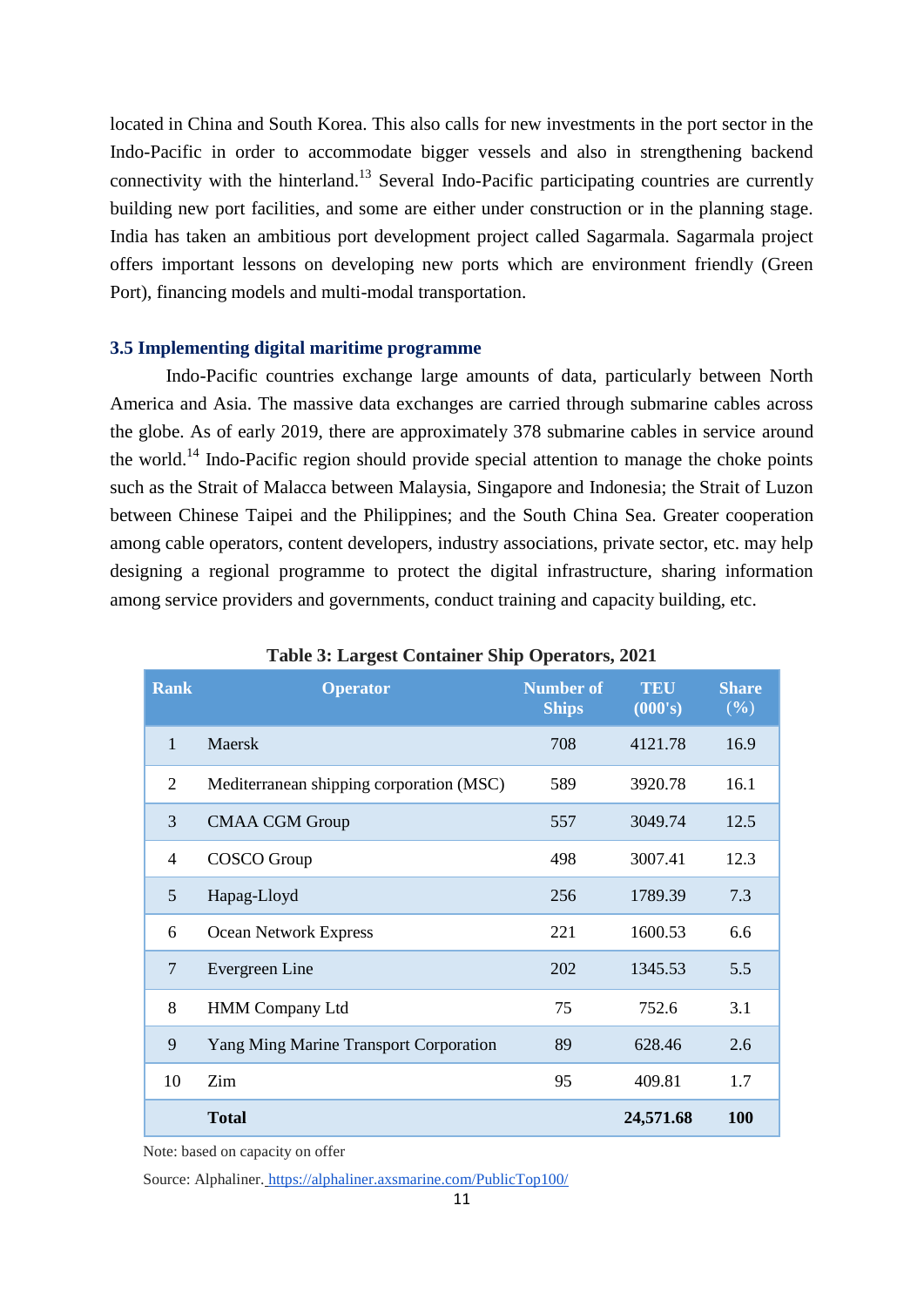Port and shipping services or the maritime transport quality can significantly benefit from digitalization. Digitalization and new developments in Artificial Intelligence, Blockchain, the Internet of things and automation are of increasing relevance to maritime transport. They help optimize existing processes, create new business opportunities and transform supply chains and the geography of trade. Digitalization in maritime transport offers new business opportunities in the Indo-Pacific. Development of information and communication technology will be essential to reach a regional convergence of port community systems. Indo-Pacific countries may convene a global conference on investment opportunities in port sector digitalization.

#### **3.6 Strengthening competition and supply chain networks**

The global market is highly concentrated with a few major players, as shown in Table 3. Top five shipping lines together share a staggering 65 percent of container shipping operations in 2021. The skewed distribution of container ship operators is a matter of concern. Although disproportionate trade across the countries has lead to rise of concentration of container transportation, it may cause several risks: first, generate inefficiency when there is excess capacity; second, rise in shortage of containers and shipping rates, which pose severe threat to supply chain networks; and third, put a halt to product (or services) differentiation. To encourage competition, Indo-Pacific countries may consider regulatory reforms and set up a forum of competition authorities of Indo-Pacific countries. While higher competition may encourage more enterprises joining the business, particularly from developing parts of the Indo-Pacific such as India, this may also promote the supply chain resilience in the region.

#### **3.7 Climate change adaptation and sustainability**

Indo-Pacific participating countries should collaborate to promote green shipping and development of green ports, including through GHG emission reduction and work to help improve understanding of issues at the interface of maritime transport and the climate change challenges. Special emphasis should be placed on climate change adaptation and the need to enhance the climate-resilience of transport systems. To meet this objective, Indo-Pacific participating countries may organize a policy dialogue to generate new ideas in climate change adaptation of maritime transportation in the Indo-Pacific.

#### **3.8. Enhanced trade facilitation for maritime transportation**

Indo-Pacific participating countries may undertake Enhanced Trade Facilitation for Maritime Transportation in Indo-Pacific (ETFMT-IP). The ETFMT-IP can aim for, among others, (a) simplification and harmonization of maritime trade procedures; (b) designing and implementing common trading standards; (c) application of digital technology to marine logistics chain; (d) promoting the use of new technologies to facilitate transport and logistics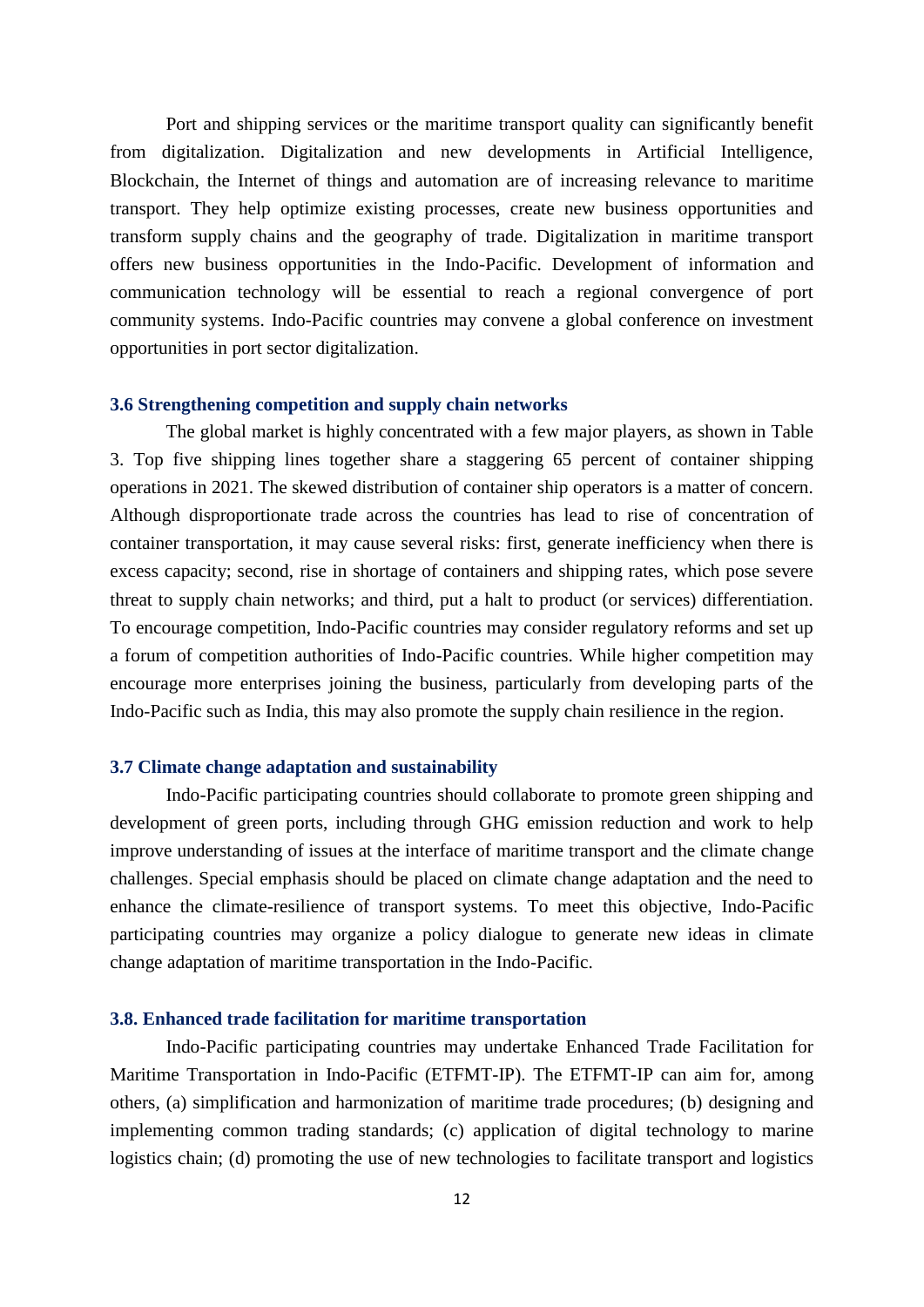in the region by sharing experience, developing knowledge products, including transport facilitation tools, and undertaking pilot demonstrations; and (e) training and capacity building programmes in the maritime transportation and logistics.

Performance monitoring of Indo-Pacific ports will add immense value in designing an appropriate regional policy for development of ports and shipping. Besides, the ETFMT-IP will lead to integrated port community systems with their respective integrated customs management systems within and between countries. Indo-pacific participating countries can facilitate ETFMT-IP by promoting national collaborative platforms such as single windows, port community systems or national trade facilitation committees. A network of national trade facilitation authorities of Indo-Pacific participating countries could be a good start.

#### **Box 1: Suggested Action Plan**

- Value of direct maritime connectivity
- Reducing disparity in maritime infrastructure
- Deepening liner shipping network
- Development of port facilities
- Implementing digital maritime programme
- Strengthening competition and supply chain networks
- Climate change adaptation and sustainability
- Enhanced trade facilitation for maritime transportation
- Gains from institutional cooperation
- Partnering with Japan in maritime connectivity
- Coordination with regional bodies
- Need of a regional comprehensive maritime transport policy

#### **3.9 Gains from institutional cooperation**

There are several ways to strengthen institutional cooperation. First, in order to move ahead with the enhanced programmes on maritime transportation, Indo-Pacific participating countries may establish an intergovernmental group of experts on maritime transportation to support participating countries in planning and operationalization of international transport and maritime corridors in the Indo-Pacific and beyond. Second, Indo-Pacific participating countries may introduce new academic courses on maritime transportation or maritime economics. India may offer a Masters programme on maritime economics / management at the Indian Maritime University (IMU) in partnership with similar organisations in other Indo-Pacific countries. Third, to cope up with the unfolding challenges in the port sector, Indo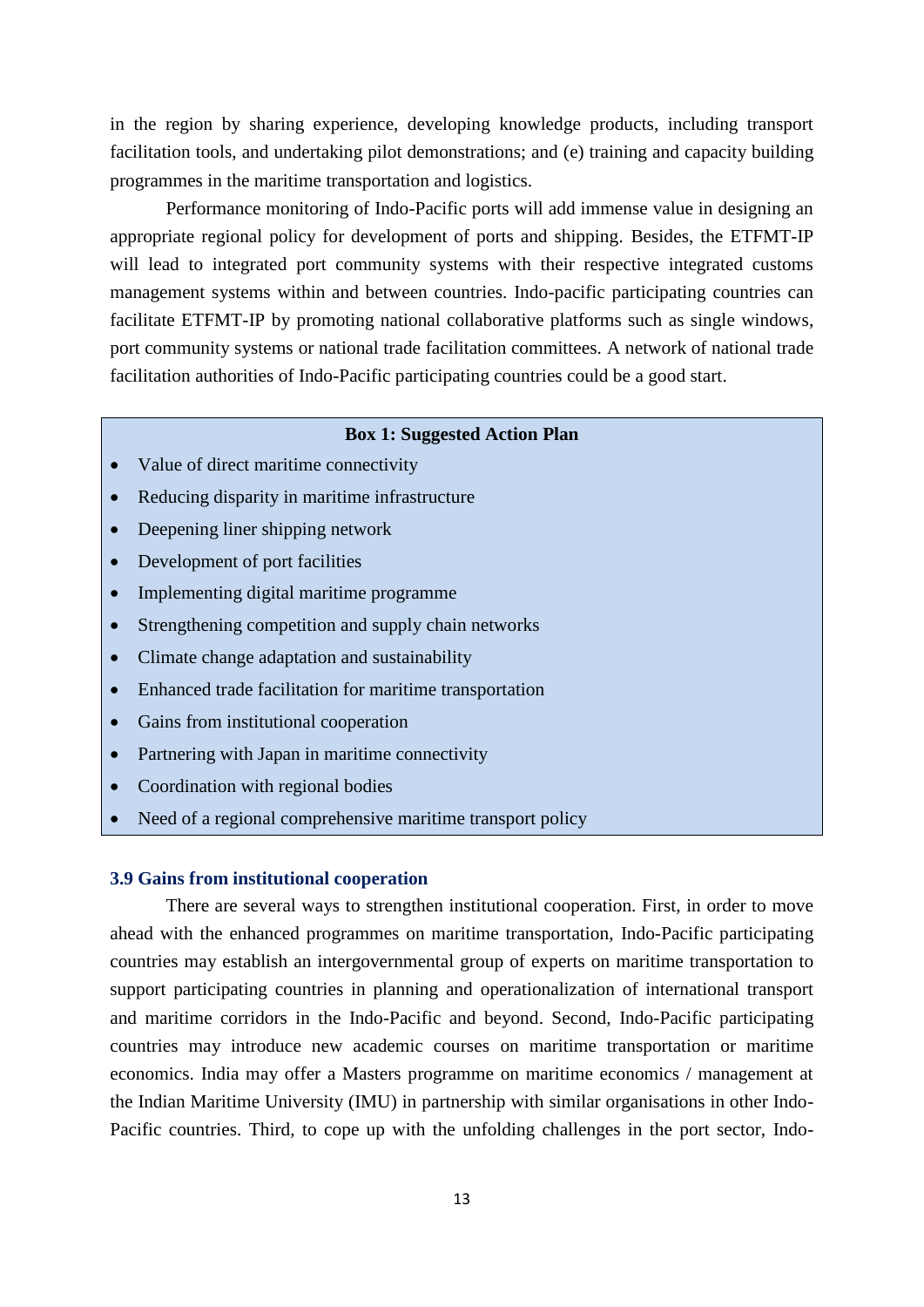Pacific participating countries may consider organising the first ever Indo-Pacific Ports Conclave in 2022-23.

An Indo-Pacific Forum of Ports may be set up which would then facilitate sharing of information, promote training and capacity building programmes and exchange of best practices in post-COVID-19 period. Similarly, a regional maritime fund for promotion of maritime connectivity in the Indo-Pacific will facilitate implementation of regional projects.

### **3.10 Partnering with Japan in maritime connectivity**

Japan's connectivity initiatives are well known for quality infrastructure investment.<sup>15</sup> India-Japan collaboration can offer support to the enhanced maritime connectivity, which may help to lower logistic costs and increase trade in the Indo-Pacific region. Japan with its capabilities on ship building with over 1000 shipyards domestically, can offer technological support for ship building. Maritime transportation in India may get the desired technological fillip with Japan's participation in IPOI. India and Japan may join hands to build maritime infrastructure in third countries.

# **3.11 Coordination with regional bodies**

For coordinated improvements of maritime connectivity, Indo-Pacific countries can connect with regional programmes having impacts on maritime trade and integration such as the ASEAN (Master Plan of ASEAN Connectivity), BIMSTEC (BIMSTEC Master Plan of Transport Connectivity), the EU (TEN-T), etc.

#### **3.12 Need of a regional comprehensive maritime transport policy**

In view of scaling up the maritime activities, Indo-Pacific participating countries could aim for a regional policy framework in maritime transport, which will facilitate simplification of maritime trade procedures and reforms, sourcing and sharing best practices, and regional coordination, leading to promote maritime transportation across the region. It may also provide a mechanism for knowledge-sharing and policy dialogue around good practices. Standardized and harmonized data reporting, dissemination and statistical framework is required for regional cooperation in maritime transportation including short sea shipping and/or coastal shipping. In this context, BIMSTEC offers important lessons for regional maritime cooperation. Negotiation of BIMSTEC maritime cooperation agreement, which earlier used to be known as BIMSTEC coastal shipping agreement, has been concluded and all participating countries have agreed to liberalise the cabotage in the region.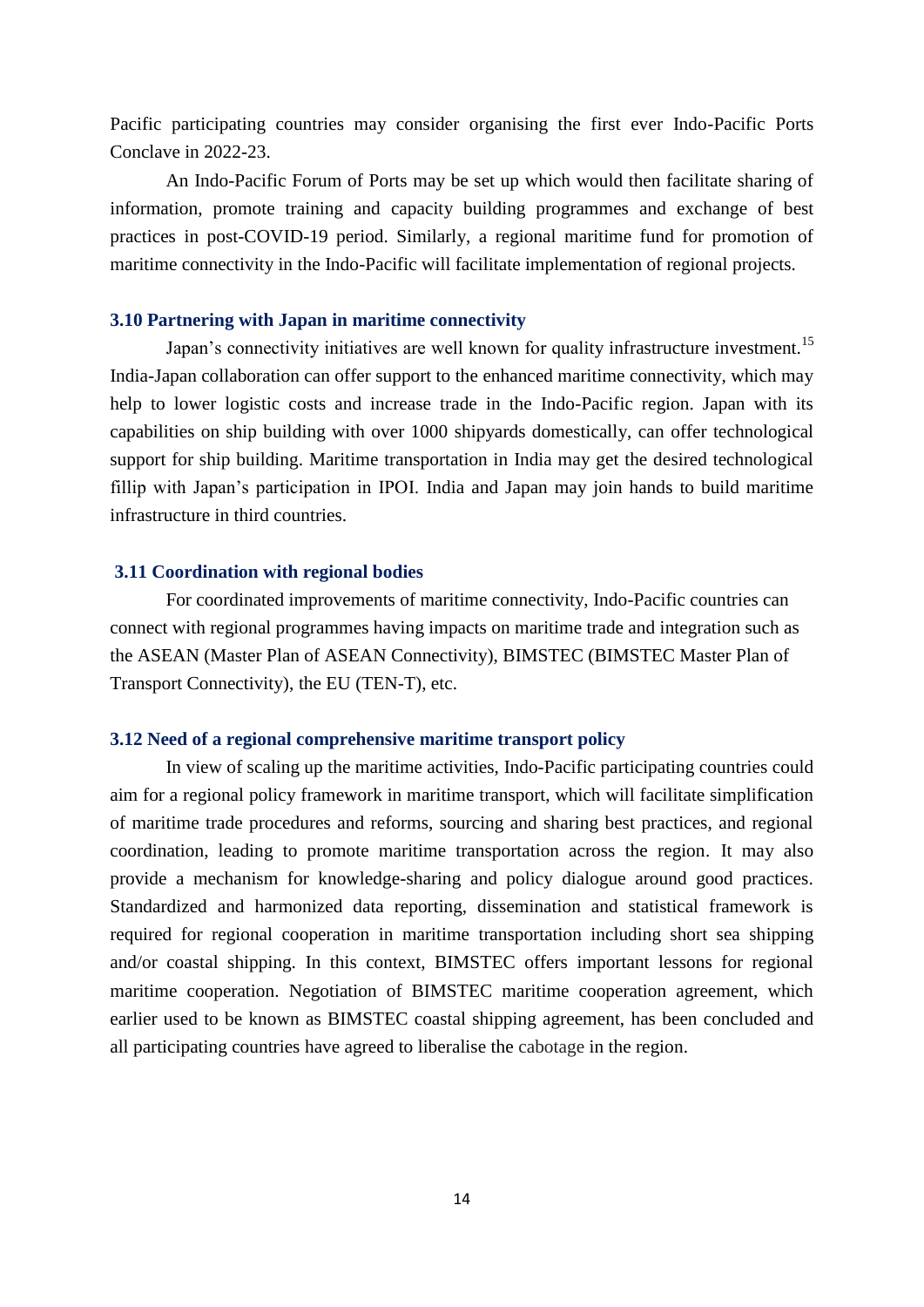# **4. Concluding remarks**

The Indo-Pacific region contributes more than half of the world's GDP and population and has huge natural resources and potential for new economic opportunities. Nearly 65 percent of world trade is from Indo-Pacific participating countries, thus indicating strong interdependence in trade and has a potential strength of economic integration in the Indo-Pacific. About 68 per cent of India's sea-borne exports to and about 51 percent India's seaborne imports are from Indo-Pacific countries, respectively, therefore indicating high dependence on the Indo-Pacific region in trade. Access to port and quality of port infrastructure are some important factors contributing to developing countries' rise in international trade and to improve a region's connectivity. While tariff is no longer the prime barrier to international trade, non-tariff issues such as missing links in inter-country transportation and variation in domestic regulations have a direct impact on trade in the Indo-Pacific. An inefficient port or shipping line can affect the price of traded products in the same way a high tariff does. On the other hand, domestic regulations in the transportation sector also strongly affect the trade in goods and services. In essence, a regional comprehensive maritime transport policy in Indo-Pacific can add to the economic dynamism in the Indo-Pacific.

Focus should on cooperation other than liberalisation, and allow the IPOI to be "Project-driven". India must strengthen maritime transport linkages with ASEAN, South Asia and Island nations in India Ocean and Pacific. Engaging private sector in IPOI may generate high dividends. Some of the areas where Indian private sector leads in the region are ship building, port development, AEOs, shipping lines, etc. India and Japan partnership can drive the IPOI  $7<sup>th</sup>$  Pillar, but it requires "anchor" project(s) to start with.

#### **Endnotes**

- 1. Refer, Indian Prime Minister's speech at PM's remarks at the UNSC High-Level Open Debate on "Enhancing Maritime Security: A Case for International Cooperation", available at [https://www.pmindia.gov.in/en/news\\_updates/pms-remarks-at-the-unsc-high](https://www.pmindia.gov.in/en/news_updates/pms-remarks-at-the-unsc-high-level-open-debate-on-enhancing-maritime-security-a-case-for-international-cooperation/?comment=disable&tag_term=pmspeech)[level-open-debate-on-enhancing-maritime-security-a-case-for-international](https://www.pmindia.gov.in/en/news_updates/pms-remarks-at-the-unsc-high-level-open-debate-on-enhancing-maritime-security-a-case-for-international-cooperation/?comment=disable&tag_term=pmspeech)[cooperation/?comment=disable&tag\\_term=pmspeech](https://www.pmindia.gov.in/en/news_updates/pms-remarks-at-the-unsc-high-level-open-debate-on-enhancing-maritime-security-a-case-for-international-cooperation/?comment=disable&tag_term=pmspeech)
- 2. The IPOI focuses on seven pillars: (i) Maritime Security; (ii) Maritime Ecology; (iii) Maritime Resources; (iv) Capacity Building and Resource Sharing; (v) Disaster Risk Reduction and Management; (vi) Science, Technology and Academic Cooperation; and (viii) Trade, Connectivity and Maritime Transport.
- 3. Refer, *Indo-Pacific Report 2019* (NMF, 2019).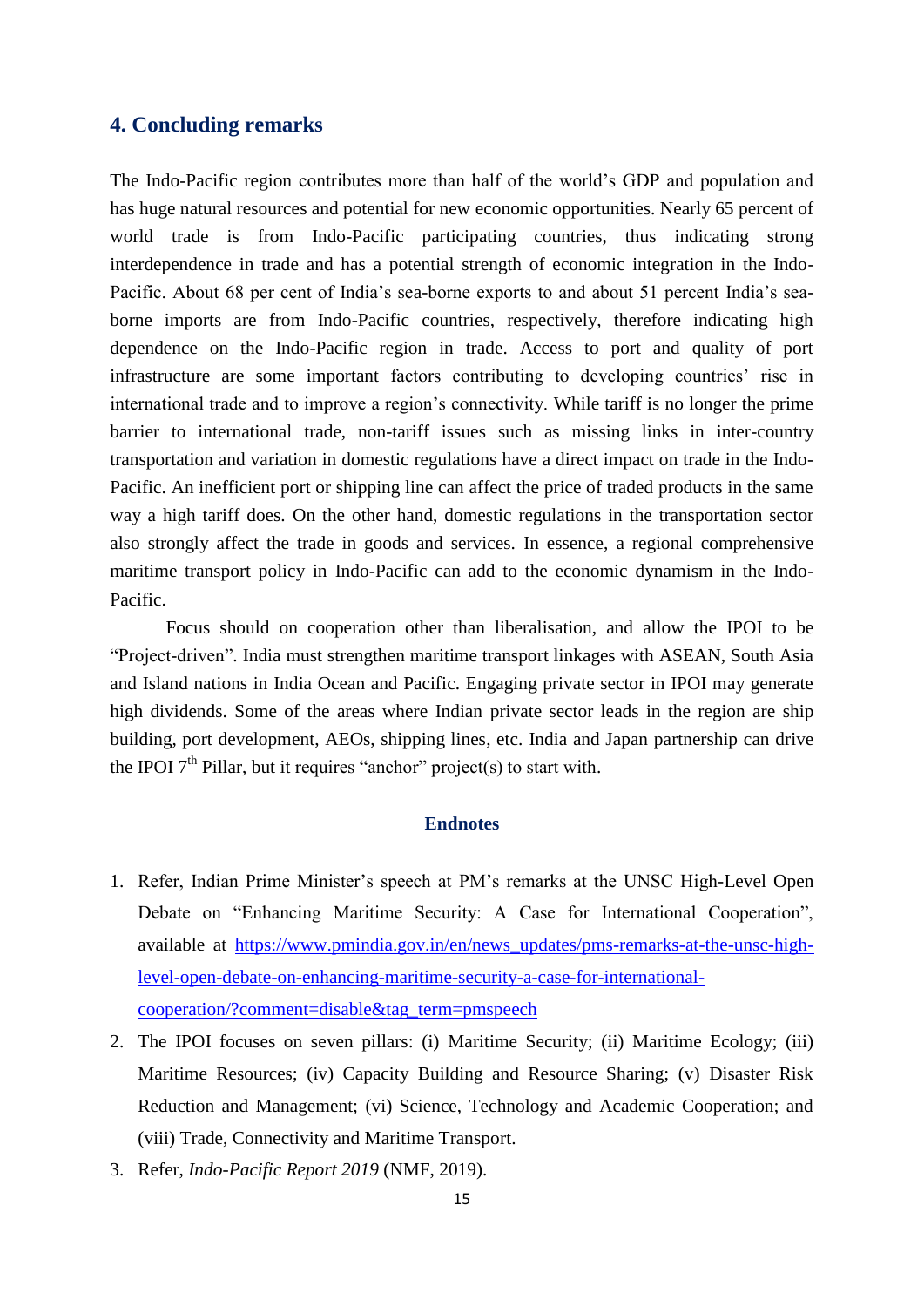- 4. Refer Prime Minister's speech delivered during his Mauritius visit in March 2015, available at [https://www.pmindia.gov.in/en/news\\_updates/text-of-the-pms-remarks-on](https://www.pmindia.gov.in/en/news_updates/text-of-the-pms-remarks-on-the-commissioning-of-coast-ship-barracuda)[the-commissioning-of-coast-ship-barracuda](https://www.pmindia.gov.in/en/news_updates/text-of-the-pms-remarks-on-the-commissioning-of-coast-ship-barracuda)
- 5. Refer, ADB (2019)
- 6. Refer, for example, Munim and Schramm (2018)
- 7. Refer, Rahman *et al.* (2020) investigate the potential economic effect of Indo-Pacific regional economic cooperation and compares with the extended CPTPP. Using the Computable General Equilibrium (CGE) modelling, authors have shown that the quadrilateral alliance between the US, Japan, Australia, and India along with South and Southeast Asia would lead to substantial economic gain.
- 8. Refer, AIC-RIS (2021)
- 9. Refer, Saeed and Cullinane (2021)
- 10. Refer, AIC-RIS (2021)
- 11. ibid
- 12. ibid
- 13. In a recent paper, Wignaraja *et al.* (2021) have argued that success in the new operating environment requires Commonwealth countries to build resilience by improving the quality of seaport infrastructure, logistics and transport networks, enhancing trade openness and trade facilitation, addressing maritime security threats and increasing the environmental sustainability of shipping operations. These are equally valid for Indo-Pacific countries. Also refer, De (2019, 2020)
- 14. Refer, for example, *Indo-Pacific Report* (NMF, 2019)
- 15. Refer, for example, Yanagida (2021)

# **References**

- ASEAN (2021) "ASEAN-India Joint Statement on Cooperation on the ASEAN Outlook on the Indo-Pacific for Peace, Stability, and Prosperity in the Region", Jakarta available at [https://asean.org/asean-india-joint-statement-on-cooperation-on-the-asean-outlook-on](https://asean.org/asean-india-joint-statement-on-cooperation-on-the-asean-outlook-on-the-indo-pacific-for-peace-stability-and-prosperity-in-the-region/)[the-indo-pacific-for-peace-stability-and-prosperity-in-the-region/](https://asean.org/asean-india-joint-statement-on-cooperation-on-the-asean-outlook-on-the-indo-pacific-for-peace-stability-and-prosperity-in-the-region/)
- ADB (2019) *Maritime Cooperation in SASEC: South Asia Subregional Economic Cooperation*, Asian Development Bank (ADB), Manila
- AIC-RIS (2021) "7<sup>th</sup> Pillar of Indo-Pacific Oceans Initiatives (IPOI)", ASEAN-India Centre (AIC) – Research and Information System for Developing Countries (RIS), New Delhi, *Forthcoming*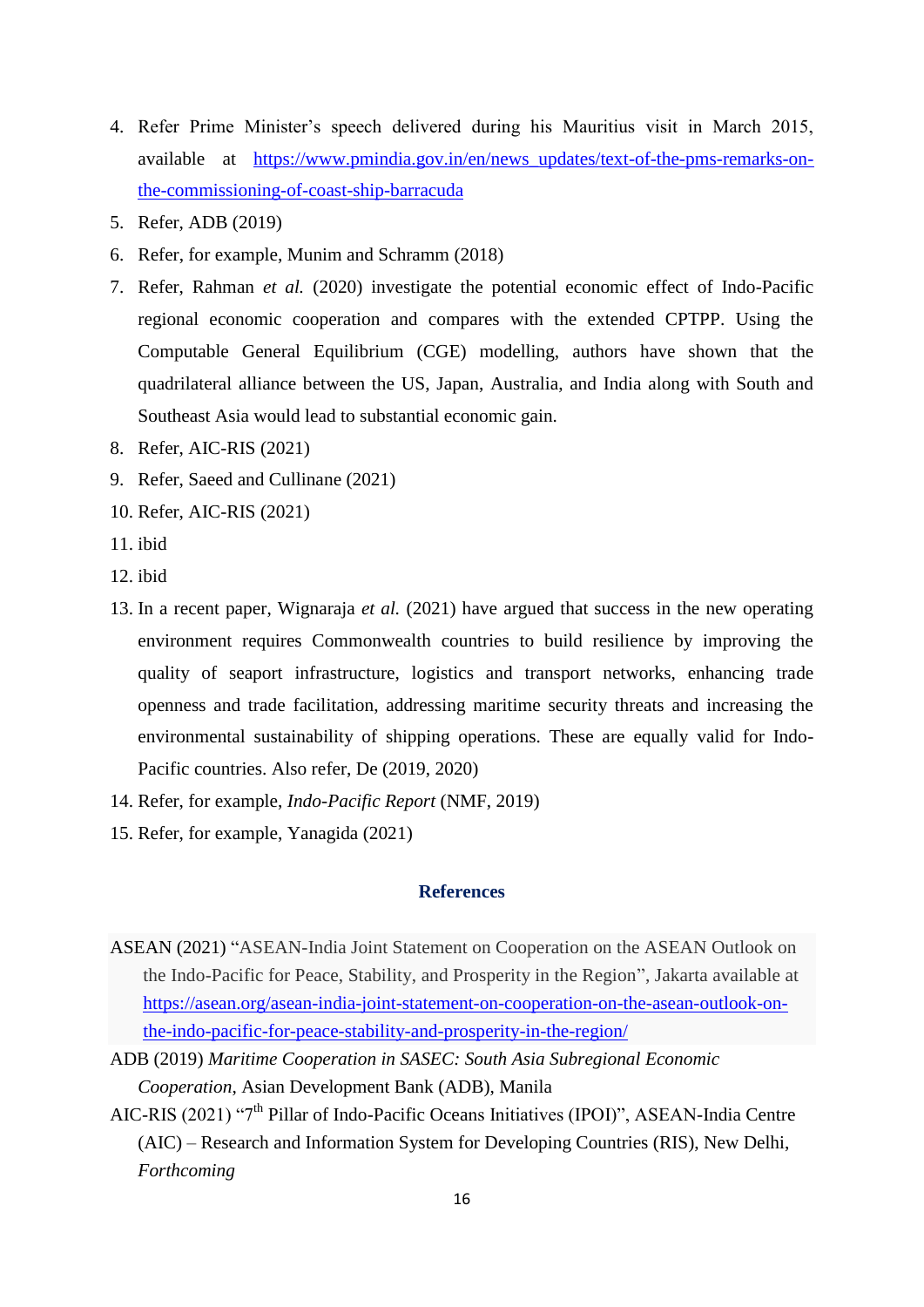- De, Prabir (2009) *Globalisation and the Changing Face of Port Infrastructure: The Indian Perspective*, Peter Lang, Bern
- De, Prabir (2019) "Maritime Connectivity Cooperation in the Indo-Pacific: Identifying the Scope and Opportunities", in NMF (ed*.*) (2019) *Indo-Pacific Report 2019*, New Delhi
- De, Prabir (2020) *Act East to Act Indo-Pacific: India's Expanding Neighbourhood*, KW Publishers, New Delhi
- De, Prabir (2021) "Connectivity and Supply Chain: Strategy to Enhance Resilience", Presentation made at the international conference 'Supply Chain Resilience Forum for manufacturing and service industries in the time of uncertainty', organised by the METI, Japan on 11-12 March 2021, held at Tokyo, available at [https://www.meti.go.jp/english/press/2021/0312\\_001.html](https://www.meti.go.jp/english/press/2021/0312_001.html)
- Kumarasamy, Durairaj and Prabir De (2019) "Promoting Foreign Direct Investment in the Indo-Pacific Region: Scope and Opportunities", *India Quarterly*, vol. 75, Issue 4, available at<https://journals.sagepub.com/doi/abs/10.1177/0974928419874550>
- Munim, Ziaul Haque, and Hans-Joachim Schramm (2018) "The impacts of port infrastructure and logistics performance on economic growth: the mediating role of seaborne trade", *Journal of Shipping and Trade*, volume 3, no. 1
- NMF (2019) *Indo-Pacific Report 2019*, National Maritime Foundation (NMF), New Delhi
- Rahman, Mohammad Masudur, Chanwahn Kim, and Prabir De (2020) "Indo-Pacific cooperation: what do trade simulations indicate?" *Journal of Economic Structures*, volume 9, no. 4
- Saeed, Naima, Kevin Cullinane and Sigbjørn Sødal (2021) "Exploring the relationships between maritime connectivity, international trade and domestic production*", Maritime Policy & Management*, vol. 48, issue 4, pp. 497-511
- Wignaraja, G, B Vickers and S Ali (2021) "Harnessing Maritime Trade for Post-COVID Recovery and Resilience-Building in the Commonwealth", International Trade Working Paper 2021/11, Commonwealth Secretariat, London
- Yanagida, Kensuke (2011) "Japan's Connectivity Initiatives in the Indo-Pacific", Commentary from the Center for Innovation, Trade, and Strategy, September 11, 2021, Tokyo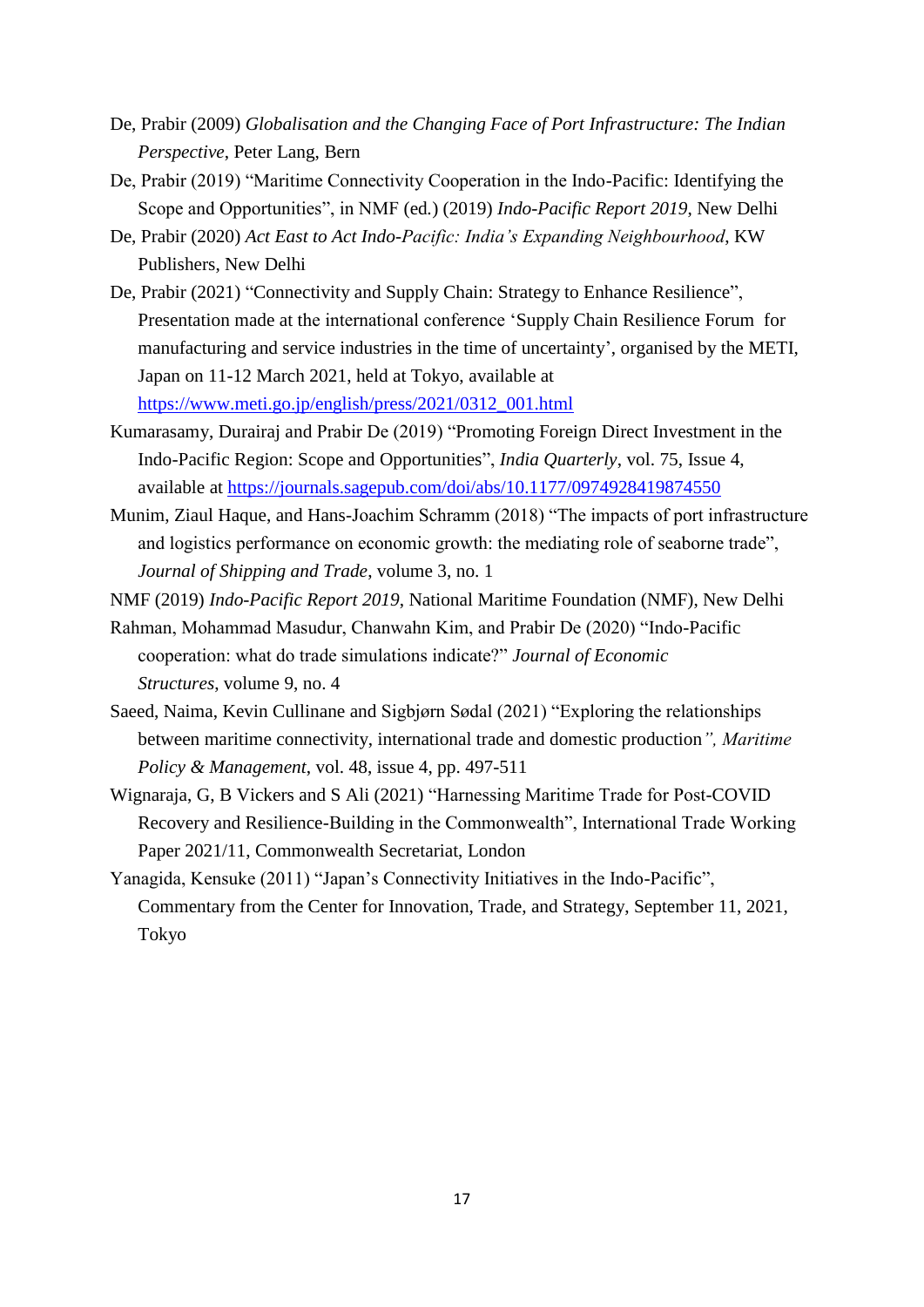| $\mathbf{F}$ , and $\mathbf{F}$ and $\mathbf{F}$ are the set of $\mathbf{F}$ and $\mathbf{F}$ are the set of $\mathbf{F}$ |              |                       |  |  |
|---------------------------------------------------------------------------------------------------------------------------|--------------|-----------------------|--|--|
| Indicators                                                                                                                | Indo-Pacific | Share in World $(\%)$ |  |  |
| Land area (million sq. km)                                                                                                | 74.23        | 58.29                 |  |  |
| Population (billion)                                                                                                      | 5.24         | 68.28                 |  |  |
| GDP (current US\$ trillion)                                                                                               | 60.19        | 68.63                 |  |  |
| Merchandise exports (US\$ trillion)                                                                                       | 11.76        | 47.43                 |  |  |
| Merchandise imports (US\$ trillion)                                                                                       | 11.98        | 49.27                 |  |  |
| Total merchandise trade (US\$ trillion)                                                                                   | 23.74        | 48.27                 |  |  |
| Intra-regional trade (US\$ trillion)                                                                                      | 6.81         | 69.65                 |  |  |

**Appendix 1: Major Indicators of Indo-Pacific, 2019**

Note: ASEAN: Brunei Darussalam, Cambodia, Lao PDR, Myanmar, Malaysia, Indonesia, Singapore, Thailand, Vietnam, Philippines; South Asia: India, Sri Lanka, Pakistan, Bangladesh, Maldives; Latin America: Colombia, Chile, Ecuador, Peru; North America: Canada, Mexico, United States; North-East Asia: China, Japan, South Korea, Russian Federation; Pacific: Australia, New Zealand, Papua New Guinea, Fiji; West Asia: Iran, Islamic Rep., UAE, Yemen, Rep., Oman; Africa: Kenya, Somalia, Tanzania, Madagascar, Mozambique, South Africa, Mauritius, Comoros, Seychelles; European Union: France Source: Calculated based on the World Development Indicators, the World Bank